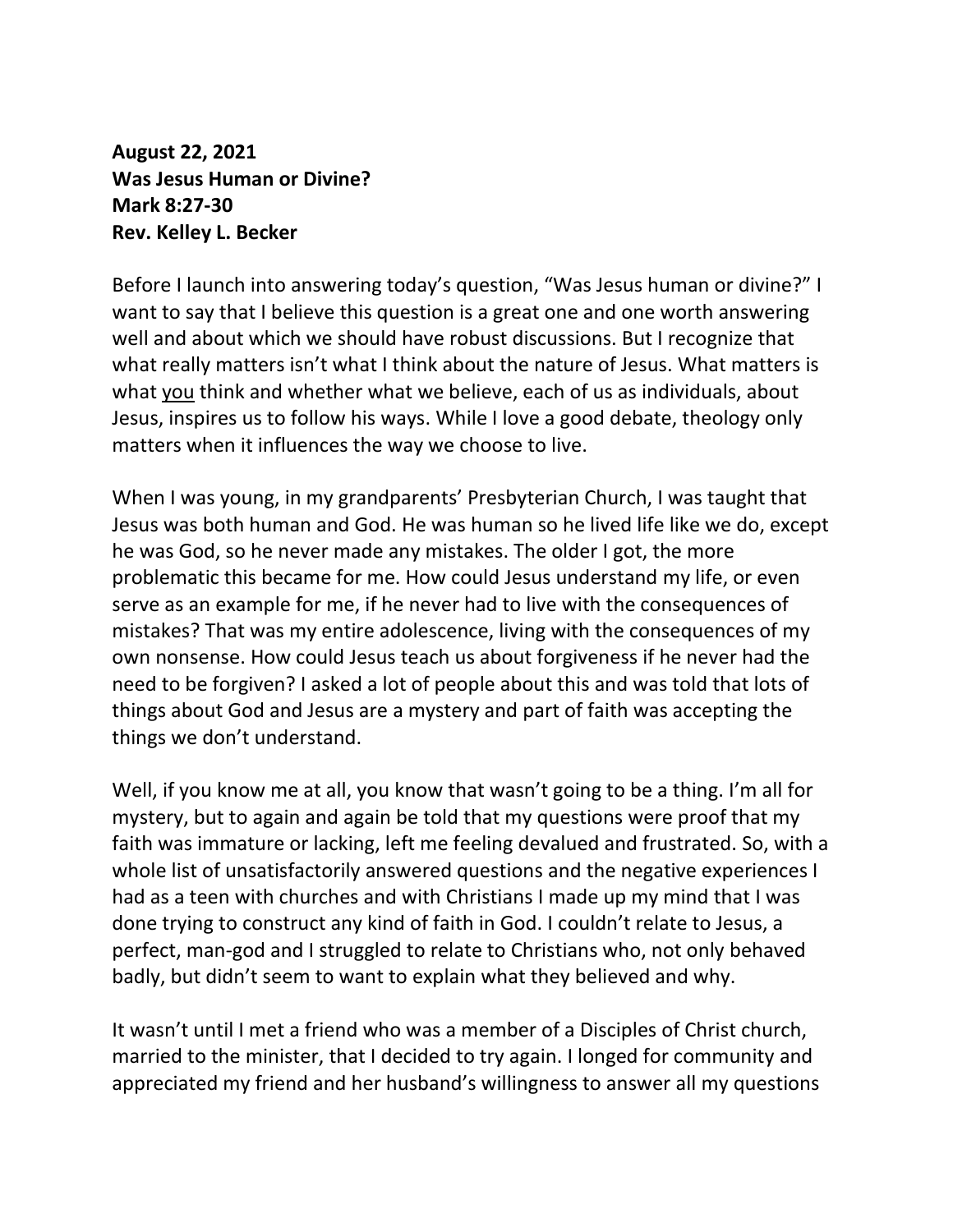and I loved that they seemed okay with disagreement. They also were comfortable saying, "I don't know." The three of us talked a lot about the nature of Jesus, who he said he was, who his early followers thought he was, and how the church has traditionally understood him. Our goal was not agreement. What I learned for sure was that the way we treat each other's questions and doubts matters. I hung around because I was allowed to construct and live out my own faith, based on what I read and heard and experienced in that community. I invite you to do the same here. Your questions matter to me. Your beliefs and opinions and doubts are important to me and to this community. We are not gathered here to get everyone on the same theological page. We are gathered here to love each other, our neighbors, and the world.

## Today's text is Mark 8:27-30:

Jesus went on with his disciples to the villages of Caesarea Philippi; and on the way he asked his disciples, "Who do people say that I am?" **<sup>28</sup>** And they answered him, "John the Baptist; and others, Elijah; and still others, one of the prophets." **<sup>29</sup>**He asked them, "But who do you say that I am?" Peter answered him, "You are the Messiah." **<sup>30</sup>**And he sternly ordered them not to tell anyone about him.

Every time I read this passage, the last verse sticks out to me. Why would the author of Mark put these words in Jesus's mouth, "Don't tell anyone about me?" Why would Jesus not want people to know who he was? I mean…wasn't that the point of going from town to town, meeting people and encouraging people to follow him? If we would continue to read in Mark, going on to chapters 9 and 10, we would read that the very people (the disciples) who were so sure they knew who Jesus was repeatedly did things that didn't seem to mesh with the ways of Jesus. One example of that is in chapter 9 when the author of Mark tells a story of the disciples arguing over which one of them was the greatest. Knowing what you know about Jesus, is that something his followers ought to be arguing about? The disciples said they knew him, but they were still learning themselves and they got it wrong a lot. Maybe that is why Jesus would have wanted them to stay quiet. Maybe he thought they wouldn't get it right.

Who do you say Jesus is? There are so many answers to that question. In the decades after Jesus's death, a whole bunch of names for him emerged within early Christian communities. Many of those names have become Christological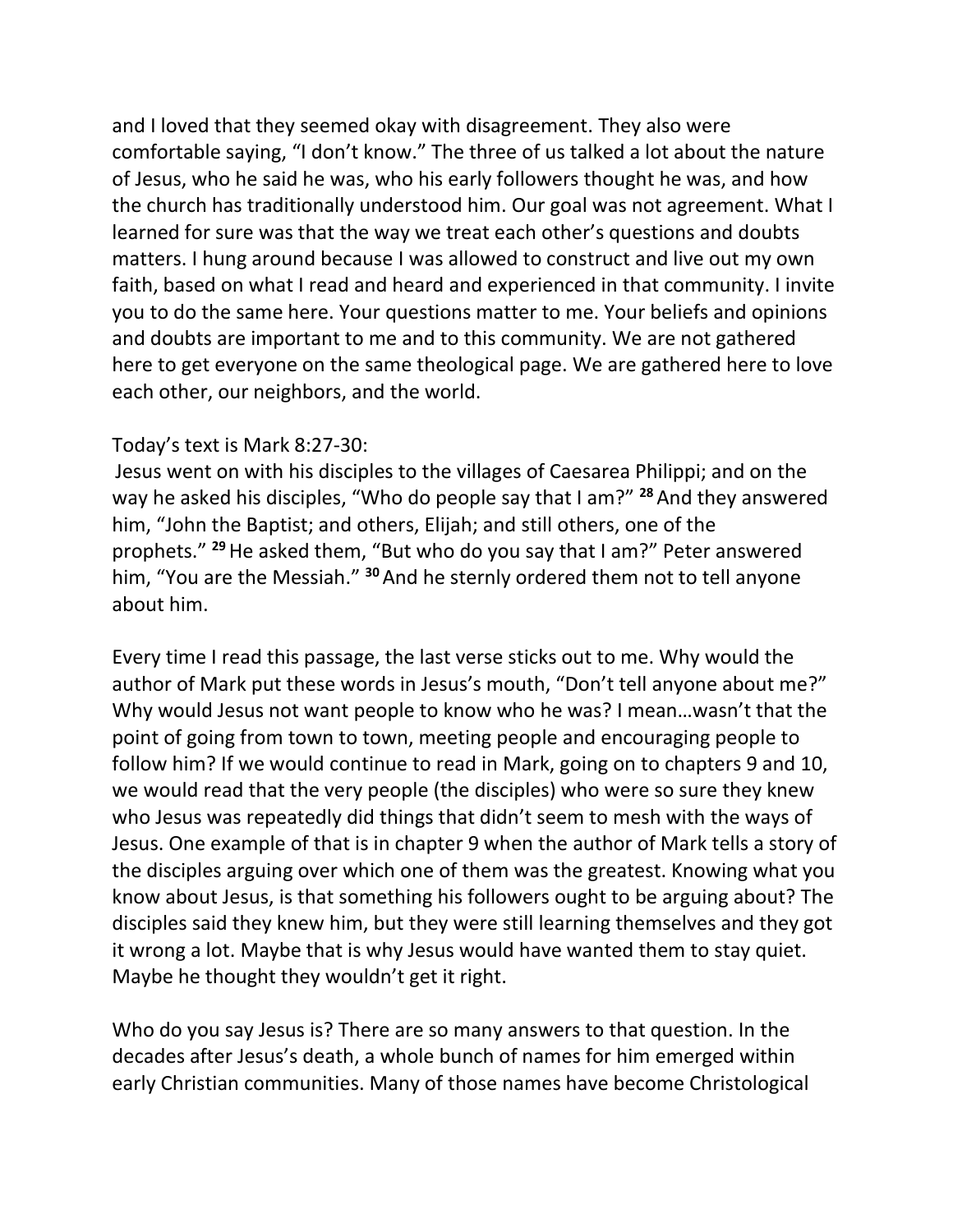titles or designations within the Christian tradition. In other words, the names people used for Jesus ended up being theological statements about who he was and what he did. The list includes messiah, Son of God, Word of God, Lord, rabbi, lamb of God, good shepherd, and others. Different communities used different names for Jesus, just as we are addressed differently. Some of these names express a high Christology, like Son of God, and others express a lower Christology, like teacher. In case Christology is a new word for you, let me define if. It is the branch of Christian theology that deals with Jesus's identity. High Christology relates to his identity as God, while low Christology relates to his identity as human.

Let's begin by looking at how Jesus might have thought of himself. Did Jesus think he was God? In the book, *The Meaning of Jesus: Two Visions*, biblical scholars Marcus Borg and N.T. Wright present their separate arguments regarding the nature of Jesus and work of Jesus. My own theology is heavily influenced by Marcus Borg and other theologians who have spent their careers reconstructing Jesus's life and teachings using critical historical methods, considering the context in which Jesus lived. In the chapter called, "Was Jesus God," Borg wrote, "I do not think Jesus proclaimed himself with any of the exalted titles by which he is known in the Christian tradition."

He went on to say, "Let me put the misgiving in extreme and provocative form: if you think you are the light of the world, you're not…perceiving oneself in such grand terms is a fairly good indicator that you're off base." Basically, if you must tell people you are a big deal, you probably aren't a big deal.

The point Borg makes is that a man walking around Galilee saying, "I am the way, and the truth, and the life. No one comes to the Father except through me," would not have necessarily been well-received by would-be followers. How would a person saying those things be received by us? Imagine someone walking into the Fellowship Hall before worship or someone posting on our Facebook broadcast, announcing that he is the keeper of the way, the truth, and the life and that the only way to God was through him.

How would that encounter go? I believe we would be kind to that person. I believe we would offer that person cookies and coffee if he was here in person. I also think we would probably try to help that person by providing him information about where he might see a mental health professional.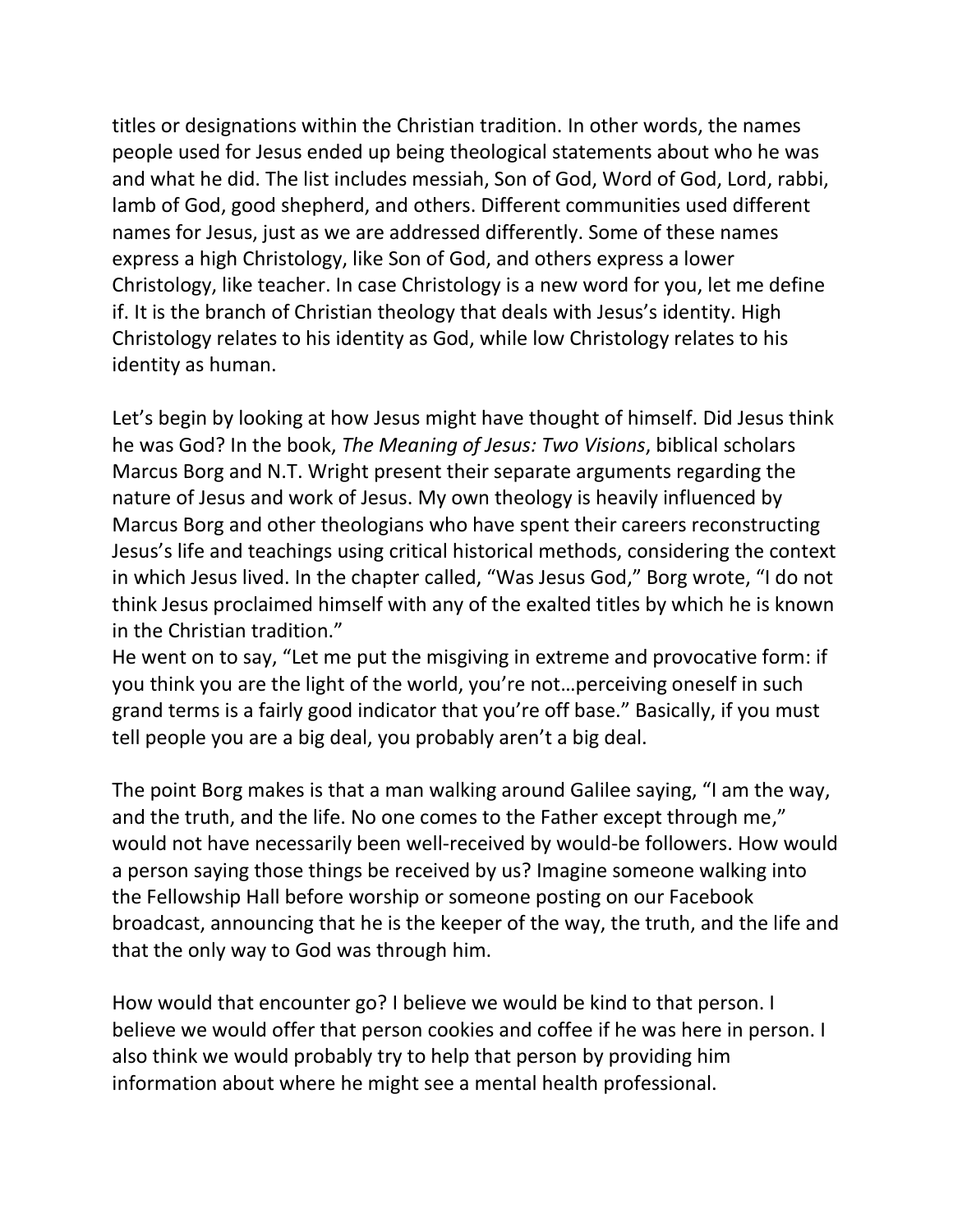If Jesus didn't say those things about *himself*, where did these names come from? Borg and other progressive scholars believe the descriptions of Jesus and names for Jesus that reflect a high Christology have their roots in the ways in which other people described Jesus, specifically communities of Jesus followers formed after Jesus's death. So, the way the gospel authors portrayed Jesus talking about himself was more reflective of what his followers said about him than what he said. Jesus's gospel voice represented not only the voices of the communities formed after Jesus's death, but also affirmed the stories circulating about the way his first followers (the disciples) experienced him. It was as if his disciples and early followers were saying "This one who was among us as Jesus of Nazareth is also the Word of God, the Son of God, and the Wisdom of God. In him, we see what God is like."

Going back to the example I used about the person coming into the Fellowship Hall promoting himself, how would it be different if a member of the church came in and told us about someone she enjoys being around, someone who seems to radiate light into the world, even in places where the world seems dark? And she shares that the person has a way of bringing life to situations that seem lifeless. That feels different, doesn't it? The question is, who are you more likely to want to follow? The person self-promoting or the one whose ways of light and life are being talked about and experienced by others?

My answer has always been that I would rather follow the one who is humble, the one who isn't elevating him/herself. So, there is that. And then, there is this. These high Christological images were never meant to be interpreted literally. They are metaphors. And that is obvious to us in some circumstances, like in the Gospel of John. In John, there are seven "I Am" statements in which the author's story has Jesus telling people about himself. Those statements are: I am the light of the world. I am the bread of life. I am the way, truth, and life. I am the true vine. I am the resurrection and the life. I am the door. I am the good shepherd.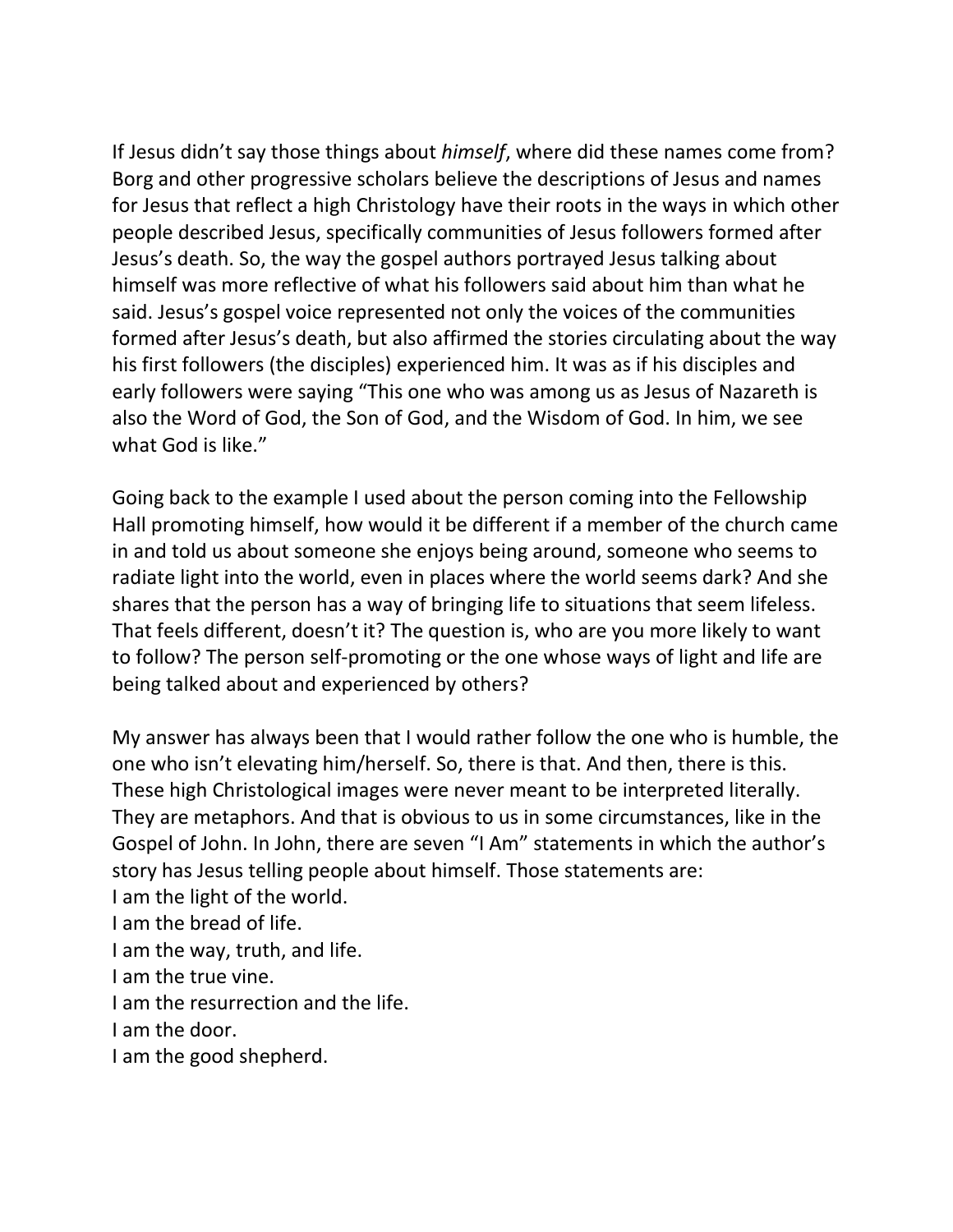We know that Jesus was not literally a light, or a loaf of bread. These are metaphors the author used to write about Jesus, to explain the impact he had on the early followers of Jesus in his community. The definition of a metaphor is "to see as." Jesus's followers saw him as a light. They saw him as bread for the hungry. These statements were not facts about Jesus, but ways of understanding his life and his message. Is it possible, then, that the other ways in which the gospel authors talked about Jesus were meant to be metaphors as well? Is it possible that, rather than being the literal "Son of God," the people understood him *as* the Son of God?

I am choosing the name Son of God to talk about because I would venture to say this is the name for Jesus that most Christians have learned is "the real one." Those other names might be metaphors, but Jesus was literally the Son of God. Lucky for me, "Son of God" has its roots in the Hebrew Bible. In the story of the Exodus, Moses is told to say to Pharaoh, "Thus says the Lord: Israel is my firstborn son….Let my son go that he may worship you. In this context, Son of God refers to Israel. Another example is found in the book of Hosea. Hosea, speaking for God says, "When Israel was a child, I loved him, and out of Egypt I called my son." Again, the Son of God is Israel.

In addition, "Son of God" was also used to refer to the king of Israel. Nathan the prophet, speaking for God, said this about the king, "I will be the father to him, and he shall be a son to me." And in Psalm 2, which was probably used for a king's coronation in ancient Israel, the divine voice addresses the king and says, "You are my son; today I have begotten you." Contrary to what is taught in many Christian churches, that psalm is not about Jesus. It was literally written for a king. In Job, angels were referred to as sons of God. And last, according to historian Geza Vermes, in his book, *Jesus the Jew*, around the time of Jesus, there were a number of different Jewish Spirit people who were sometimes called, "sons" of God.

With these examples in mind, Borg asks and answers the question, "What do Israel, kings, angels, and Jewish religious ecstatics have in common?" They all have a close relationship with God. He writes, "Son of God is a relational metaphor, pointing to an intimate relationship with God, like that of beloved parent to child." This is what I believe Jesus's early followers meant when they said Jesus was the Son of God. Let us not forget, that in the first century Jewish world Jesus lived in, sons could represent their fathers. They could speak for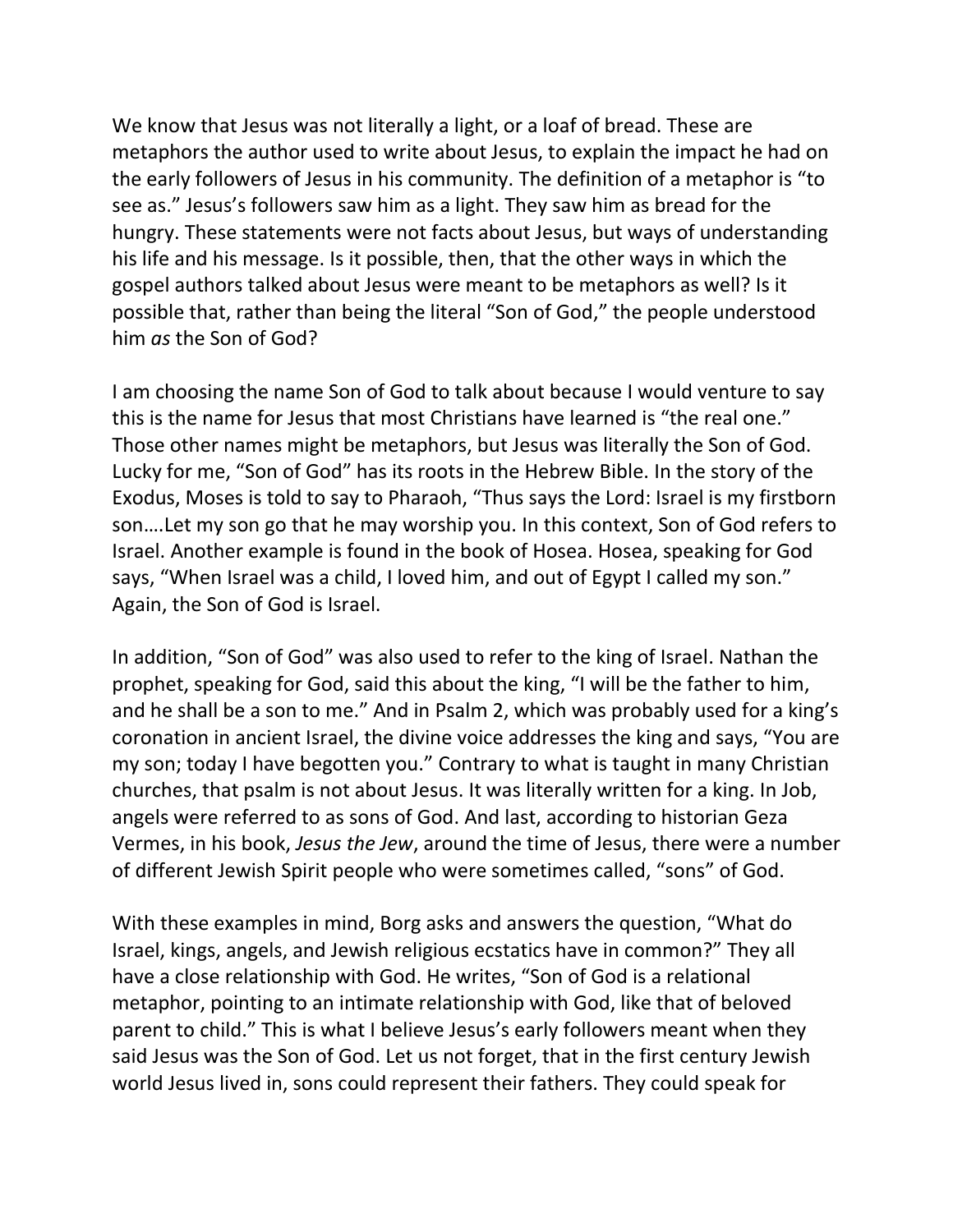them, do business for them, act on their behalf. It seems likely that Jesus's early followers would have experienced Jesus speaking on behalf of God, acting on behalf of God.

It wasn't until later that the idea of Jesus being the same as God, being conceived by the Spirit of God, not by a human father, was introduced, probably partially due to the influence of Greco-Roman culture and mythology that embraced the idea of demigods. The need for Jesus to be as big a deal as the Roman gods influenced early Christianity…and then created a bit of a problem because as a monotheistic faith, having God and Jesus, identifying both as divine, didn't work. We will save the history of the doctrine of the trinity for another day, though.

Living in a world ravaged by a pandemic, watching the news out of Haiti and Afghanistan, being aware of the inequality and injustice in our own country, this sermon may feel a little bit like splitting hairs. It may even seem tone-deaf to you as you worry about friends who are sick and people in your life who haven't been vaccinated. Does any of this matter, you may be asking yourself (and your neighbor). I will say this: In my own life, it has mattered because amid all of my books on history and theology, I discovered that I could believe Jesus was an imperfect human being, trying to change a world that seemed cruel, oppressive, and chaotic, and died trying, and still call myself a Christian. I didn't have to believe in theological constructs that didn't make sense to me. I could question and doubt and still be a follower of Jesus.

The same is true for you. I recognize that I have not presented an opposing viewpoint here today. There just was not time and, honestly, I would not have done it justice. I haven't done my own viewpoint justice. It's a big topic. I do not believe Jesus was more divine than you, me, or our neighbors. I believe we are all made in the image of God and some people, for some reason, are able to see and understand things about God that the rest of us just can't without a lot of help. Jesus was one of those people. It was easy to see God in Jesus. He came and he lived and, in his living, he revealed God. I know God because I know the stories of Jesus, but I don't think God and Jesus are the same. The Jesus that turned over tables, was a bit sarcastic, told stories, and loved messy people, that's the Jesus I can relate to, that's the man I choose to follow. And every time I follow him, he points me to God. And I think there is something deeply holy, beautifully divine, about that. I look forward to hearing about your path, your questions, and the